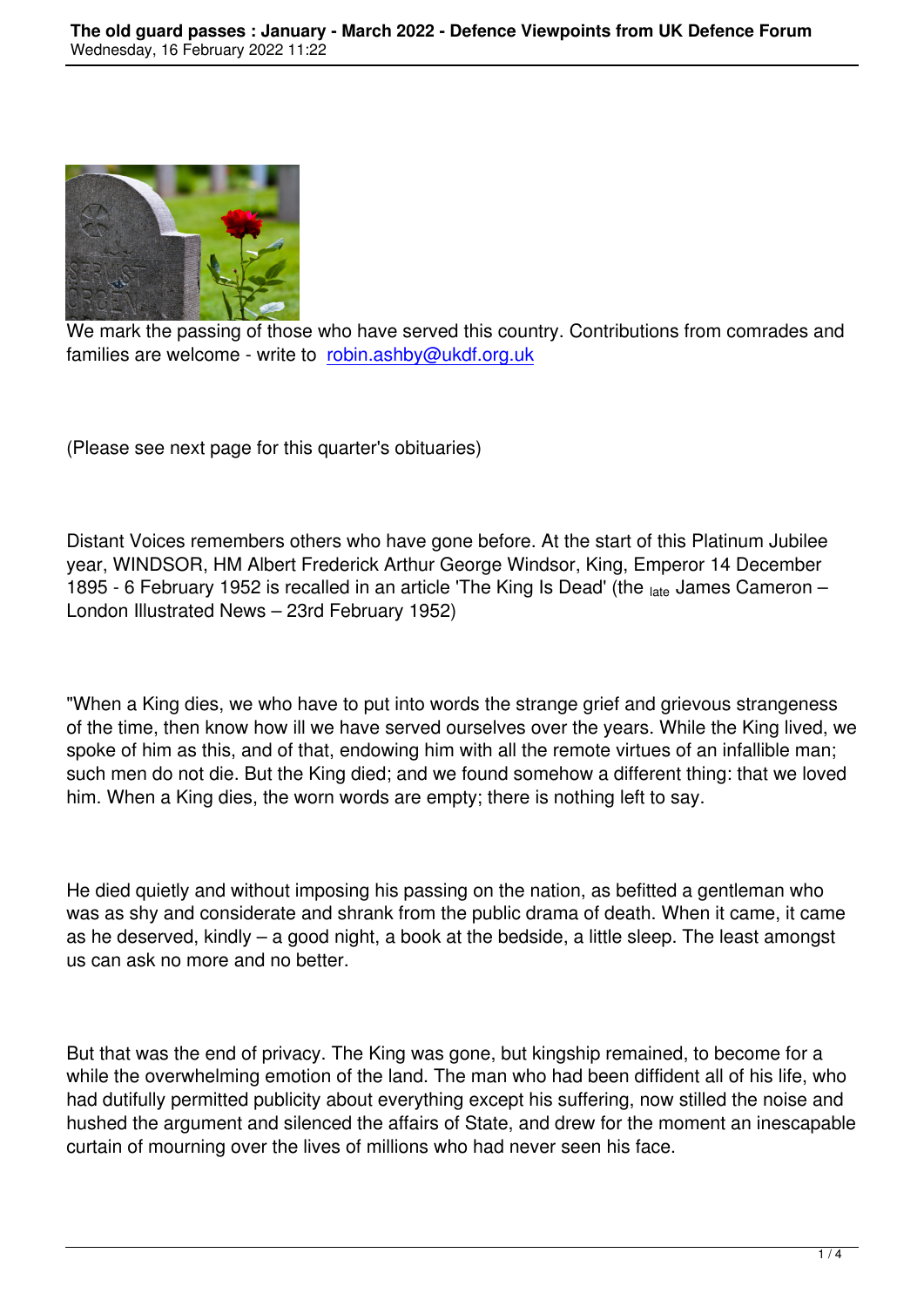What is a King that so many strangers should sorrow at his going? His title endures, work goes on, no crisis is changed, no personal problems eased or worsened, the harassed world outside is deflected in no way from its obsessions. Yet, when King George V1 was known to be dead the sudden shadow fell momentarily across the heart of every man; loyal men and cynics, the rich and the dispossessed, reactionaries and radicals.

What is a King, then, a mortal man, who exacts this tribute from twentieth century people? Constitutional lawyers will tell you what he was. Politicians will tell you what he was unable to be. A vast historic chronicle of precept will tell you that his position was most intricately poised on the peak of Government. It will say that the Monarchy this country devised for itself over the generations is like no other that ever existed, I its ancient root and its modern tolerance; its power without authority; its simple splendour and elaborate simplicity.

Only in a strange country like ours could an apparently indestructible fortress be built on such a slender web of compromise and affection, that no logic could create and no law enforce.

What is a King, therefore, that hundreds of thousands of strangers should wait all night in the bitter cold to file for a moment past his bier? That person cannot be an Office, or a Function; he must be a man. And there lies the simple truth: our people knew him as a good man. They knew him for a man without ostentation, without ambition, doing an intolerable job and doing it well. They know now, moreover, that that the job weas harder than they thought, and the end nearer.

We may not have known as citizens – how could we? – but the ancestral memory of England knows it. The people of England have not always loved their Kings. Among them have been tyrants, conquerors, oppressors, imbeciles, and mediocrities. England has endured them, reviled them, deposed them and, where necessary, executed them Sometimes, only, have they loved them and we think of this as such a time.

We never found it hard to understand a man who loved his family. We do not find it hard, now, to salute a King who, inheriting a generation racked and anxious as no other before, di what he had to do with dignity, patience and courage.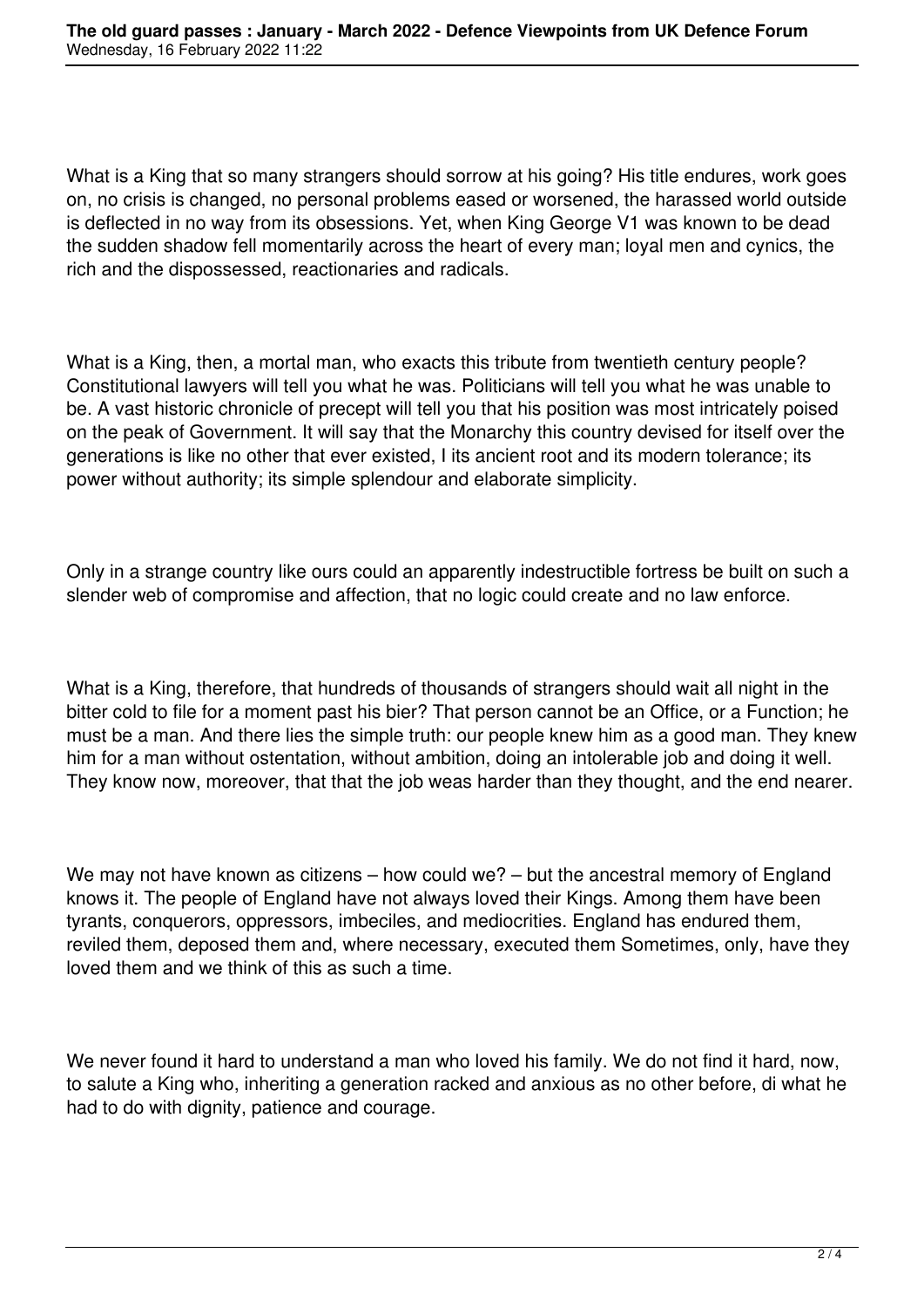He who had planned great voyages over the quarter of the world that owned him as King, has done his best, and greatest – from Norfolk to London and from London to Windsor".

 ARENGO-JONES Col Anthony (Paul) Arengo-Jones CVO died 12 March 2022 aged 77 **Glosters** 

AYLMER Col John Anthony (Tony) Aylmer 7 October 1925 - 25 January 2022 Home Guard, Irish Guards 3 Bn reinforcements to Germany. Palestine. 2nd Div Germany. MA to CDS Lord Mountbatten. i/c 1st Bn Aden

BENNETT Air V M Sir Erik Peter Bennett CB, CVO 3 September 1928 - 28 January 2022 Egypt, Iraq CO RAF Boulmer. Egypt. Loan officer Royal Jordanian Air Force Adviser to Sultan of Oman BLAKER Lt Col Guy Peter Blaker died 2 Fe 2022 aged 85. RGJ

COLLINS William Janson Collins MBE 10 June 1929 - 29 January 2022 Coldsteam Guards National Sevic. Later publisher

CRUMMACK Jean Constance Crummack (nee Duckett) died 22 Feb 2022 aged 100. Wartime VAD

CURTIS Brigadier Geoffrey Basil Curtis OBE MC 7 June 1922 - 31 January 2022 Queen's Royal Regt (West Surey 2/6 bn) Iraq, Tunisia, Landed Salerno 9 Sept 1943 MC. Monte Cassino, Anzio, Lombardy, Veneto (wounded) later Aden, Malaya

GIRI Surgeon Captain George Giri OBE died March 2022 aged 98. HMS Tamar Hong Kong 1960's. Brit rep to SEATO

HALE Cdr Timothy John Windham Hale died 26 Feb 2022 aged 86

HANCOCK Major (Tom) Thomas William Hancock DL died 8th Feb 2022 aged 94 HANOTTE 2nd Lt (Monique) Henriette Lucis Hanotte MBE 10 August 1920 - 19 Feb 2022 Comet Line M!9 140 border crossings with evadersto Lille or Paris. Later ATS Special Froces HARRISON Colin John McRae Harrison CVO OBE died 6 March 2022 aged 82. Rifle Brigade and Royal Green Jackets.

HERBERT Edward Ivor Montgomery Herbert 20 August 1925 - 5 January 2022 Officer Coldsteam Guards Germany 1945

HEWETSON Col Sir Christopher Hewetson died 12 Dec 2021 aged 91

HIGHAM Cdr Michael Bernard Shiley Higham CVO died 4 March 2022 aged 85

HOWARD Col John Robert Lowry Howard died 1 March 2022 aged 95. 13th/18th Royal Hussars (QMO)

HURFORD Lt Cdr Peter Dermot Hurford died 8 March 2022 aged 82

LEONARD Lt Col John Nicholas Leonard died 12 Jan 2022 aged 86

MALLABY (Sir) Christopher Leslie George Mallaby GCMG GCVO 7 July 1916 - 28 Feb 2022 National Service BAOR 9th Queen's Royal Lancers later diplomat

MCGEE Col Charles McGee 7 December 1919 - 16 January 2022 US Air Force, Tuskegee airman 409 combat missions WWII (137 escorting bombers over Europe and ground attack), Korea (100), Vietnam (172 recce)

PAYNE Lt Col C W Payne died 5 February 2022 Royal Artillery

PIRNIE Rear Adm Ian Hugh Pirnie CB died 17 January 2022 aged 86